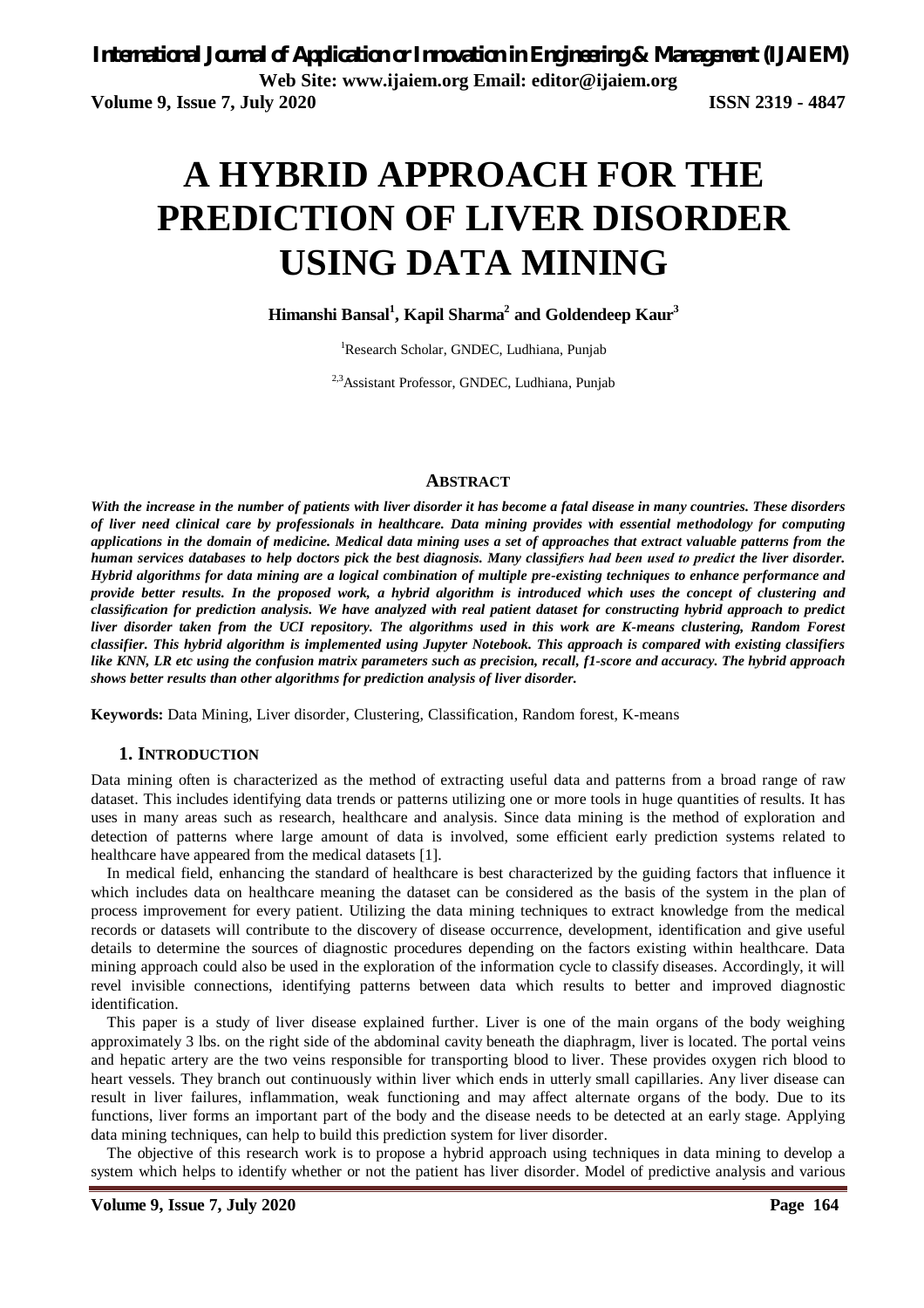### **Volume 9, Issue 7, July 2020 ISSN 2319 - 4847**

algorithms are used for making predictions for this purpose. The process of this model is held in four stages. In initial stage, pre-process the raw data. In second stage, convert the processed data into an adaptable form that can be applied to the model. Train the model in third stage using the dataset. Forth stage makes predictions using the learning model and review them as required.

### **2. LITERATURE SURVEY**

[2] in this article, researchers suggested a model for demanding liver problems to isolate the beneficial data from the patient using Artificial Neural Network technique. The suggested approach used derived functionality for description of the function using M-PSO and Artificial Neural Network algorithm. SPARK tool was used for implementation as it supports big data mining and artificial intelligence. They reviewed the display of the proposed research and compared with current techniques which incorporated C5.0 with CHAID. The paper reflected on description of the chosen features. The test findings indicated that the new approach suggests a skillful management of liver disease.

[3] in this paper, researchers used various types of learning which are categorized in machine learning on the liver disease dataset. The types of learnings discussed in this paper were supervised learning, unsupervised learning and reinforcement learning. Supervised learning involves mapping function which is learned by an algorithm and helps to map the input variable to the output variable. Unsupervised learning understands the structure of datasets and has no corresponding output variable. Reinforcement learning allows the system or machine to determine the unique behavior's within a context to maximize its performance. This paper focused on machine calculations. After examining various related concepts, the algorithms KNN and SVM can give an improved system for liver disorder dataset.

[4] in this paper, researchers explored various techniques of decision trees for predicting early liver disease. The techniques used were J48, Random Forest, LMT, Random Tree, Decision Stump, Rep tree and Hoeffding Tree. The dataset of liver patients was evaluated by using these techniques and their performance was compared by calculating seven performance metrics accuracy, mean absolute error, precision, recall, F-measure, Kappa Statistics and runtime. The objective of this paper was to find the best decision tree algorithm for the prediction purpose. The comparison analysis performed on decision tree algorithms showed that Decision Stump receives the highest accuracy of 70.67% and the execution time is least for Random Tree and Decision Stump. From the analysis result, it was concluded that Decision Stump performs better as compared to other techniques.

[5] in this article, researchers aim to include a survey study of liver disease prediction using various approaches of machine learning. Machine learning algorithms are especially helpful in providing patient condition critical quantities, constant knowledge, detailed analysis, clinical details and much more to physicians. The key objective was to show the value of various predictive disease classification algorithms especially related to liver disorder such as NN, Decision Tree, KNN, Random Forest, SVM, Logistic Regression. The datasets used are associated to liver disorders such as hepatitis and carcinoma.

[6] in this paper, authors demonstrated how to identify the dataset of patients with liver disease to predict accurate liver diagnosis utilizing different data mining algorithms. To access the output of such classifiers, five classification techniques were used KNN, C5.0, K-means, Naïve Bayes, Random Forest and C5.0 with adaptive boosting. The implementation part for this work was done in R-studio software using the R language. The highest accuracy was achieved by Random Forest algorithm of 72% without making any changes to the algorithm. However, C5.0 increases the accuracy to 75% when adaptive boosting was applied. K-means obtained the highest precision and KNN obtained highest recall value.

[7] in this research article, authors intend on providing a survey on liver disease prediction analysis using different data mining classifiers. They experimented by using various classification algorithms in data mining to generate efficient results compared to previous studies related to liver disorder prediction. The experiment was performed in weka tool on a dataset with 583 instances and 10 attributes. The proposed work used three algorithms SVM, Naïve Bayes and C4.5 decision tree. The method of K-fold cross validation is used for partitioning the data. They compared the algorithms on the basis of confusion matrix. They propose that we may use a hybrid approach to generate better results and models which perform more accurately.

[8] in this research article, authors proposed that there exists a number of liver diseases which requires medical attention of the practitioners. They performed a comparison between two algorithms Naïve Bayes and FT Tree to see which performs better. The dataset used has 54 instances and 12 attributes. The data was pre-processed in Weka tool where comparison results were obtained by implementing the given algorithms. Among the two classification algorithms, Naïve Bayes gives an accuracy performance of 75.54% which is better than FP growth algorithm. Accuracy is calculated with the use of confusion matrix.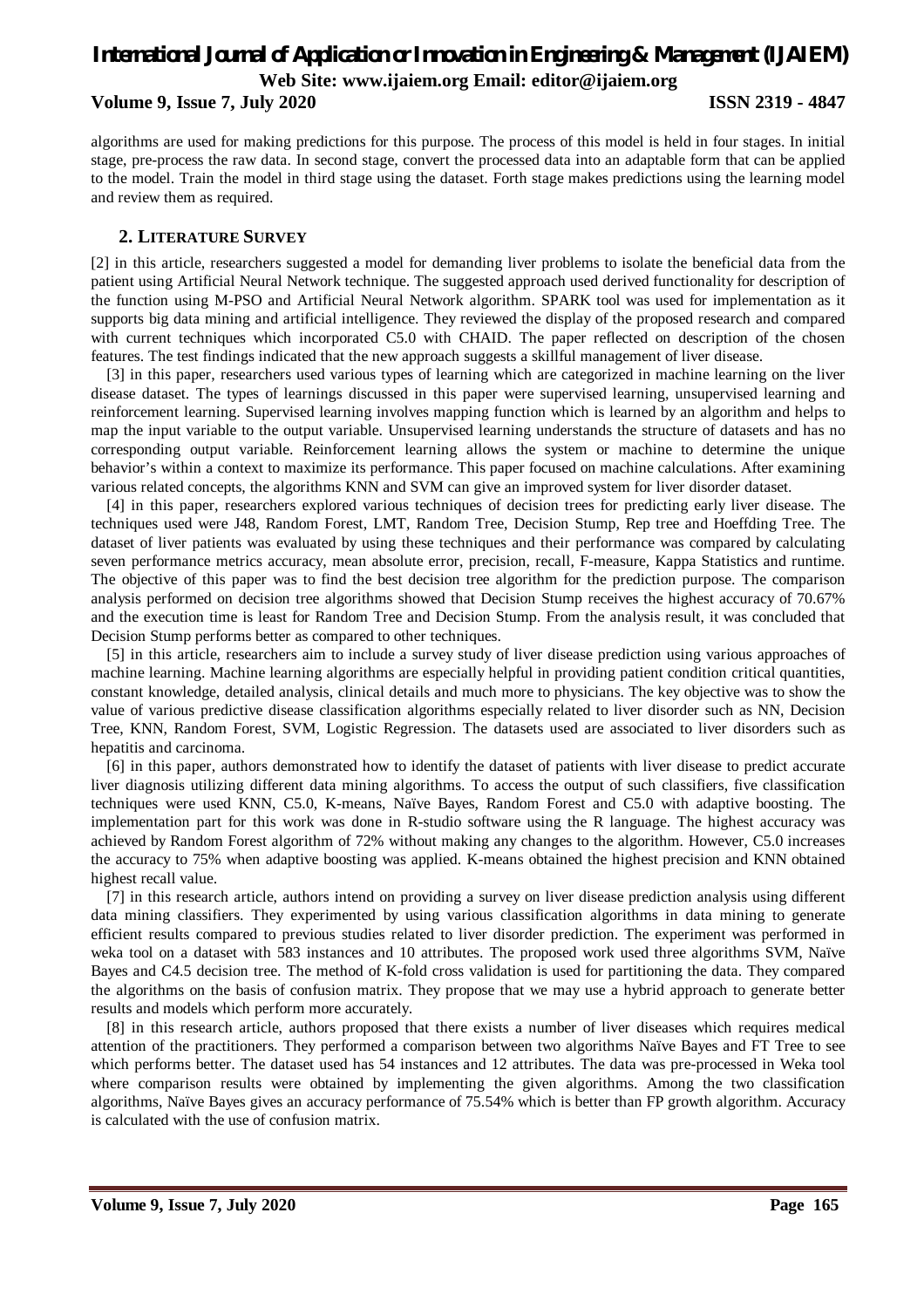**Volume 9, Issue 7, July 2020 ISSN 2319 - 4847**

### **3. DESCRIPTION OF ALGORITHMS USED**

#### **3.1 KNN**

K-Nearest Neighbor classifier is a supervised learning algorithm in which a specific collection of data is split into many clusters as defined by the user [9]. Its implementation is easy and is used for both regression and classification related problems. This algorithm believes that the items that are similar, happen to be nearby i.e. similar things are close to one another. It is sometimes considered as the lazy learner algorithm since it doesn't learn directly from training dataset rather it holds the dataset and conducts an operation on the data at the period of classification. New data points are classified based on the measurements of similarity like distance function. By a majority vote of its neighbors, classification takes place. The point is allocated to the class with its nearest neighbors. Changing the value of k, changes the algorithm's accuracy.

### **3.2 SVM**

Support vector machine is a specialized supervised learning classifier found in statistical learning used for both linear and non-linear dataset classification. With the help of non-linear mapping function, it converts the initial dataset into meaningful information. In this dimension it is searching for a linear hyperplane that separates the data points. A hyperplane is an optimal boundary for judgement. SVM constructs these hyperplanes using support vectors. Hyperplane separates the data into classes using a suitable non-linear mapping function [10]. SVM is a reliable and precise classification algorithm in which analysis is focused on sequential optimization programming and is expensive, as to solve these quadratic problems one needs mathematical functions and also include complex calculations which are time intensive [11].

#### **3.3 Random Forest**

Random forest is an algorithm of supervised learning. It creates a forest which is an ensemble of decision trees, taught by the process of bagging approach. The basic theory for the approach of bagging is that a mixture of learning models would maximize the total output. Since it is an ensemble, it brings more randomness in the model as the tree grows. Rather than searching for the most appropriate feature, it looks for the most contributing feature when a node split. Choosing the best feature out of all the random set of features, it contributes in generating an efficient model. This algorithm constructs decision trees on dataset, receives the output with majority votes. This approach is more efficient than only one decision tree and eliminates overfit by combining the output.

### **3.4 K-means Clustering**

K-means clustering, an unsupervised learning algorithm is the simplest and easiest clustering algorithm to tackle the problem solving. This approach applies a straightforward and clear method of defining a given dataset in a set of selected clusters (value of k gives the number of clusters). The aim is to define a centre for each cluster. These k centres are placed at specific places and far away from each other so they produce different results. Each data point is allocated to the nearest centre using the distance function like Euclidean distance. this algorithm minimizes the distance between the data points of a cluster from their centroid. The algorithm keeps on renewing these centroids until no more adjustments can be made i.e. the distance has been minimized between the points and their centres. Choosing the k value is most important in this approach.

### **4. HYBRID APPROACH**

Hybrid usually means a combination of two or more elements which may be similar or are different in their properties. Different elements have different features but if they are combined, the new element may have both the features. In case of data mining, hybrid approach means a combination of two or more algorithms having their own advantages. The algorithms when combined together generates new results which may be more efficient and accurate than using those algorithms individually. In the proposed work, a combination of clustering and classification is used for predictive analysis of liver disorder. For clustering, k-means clustering algorithm is used and for classification, random forest classifier is used. K-Mean clustering acts as a pre-classification process grouping items into number of disjoint clusters depending on the features. It is used for feature extraction which generates new k-means features. Random forest algorithm is used for classification purpose. The dataset is trained using this classifier. This hybrid approach generates results with more accuracy when compared with the existing algorithms on the basis of various parameters.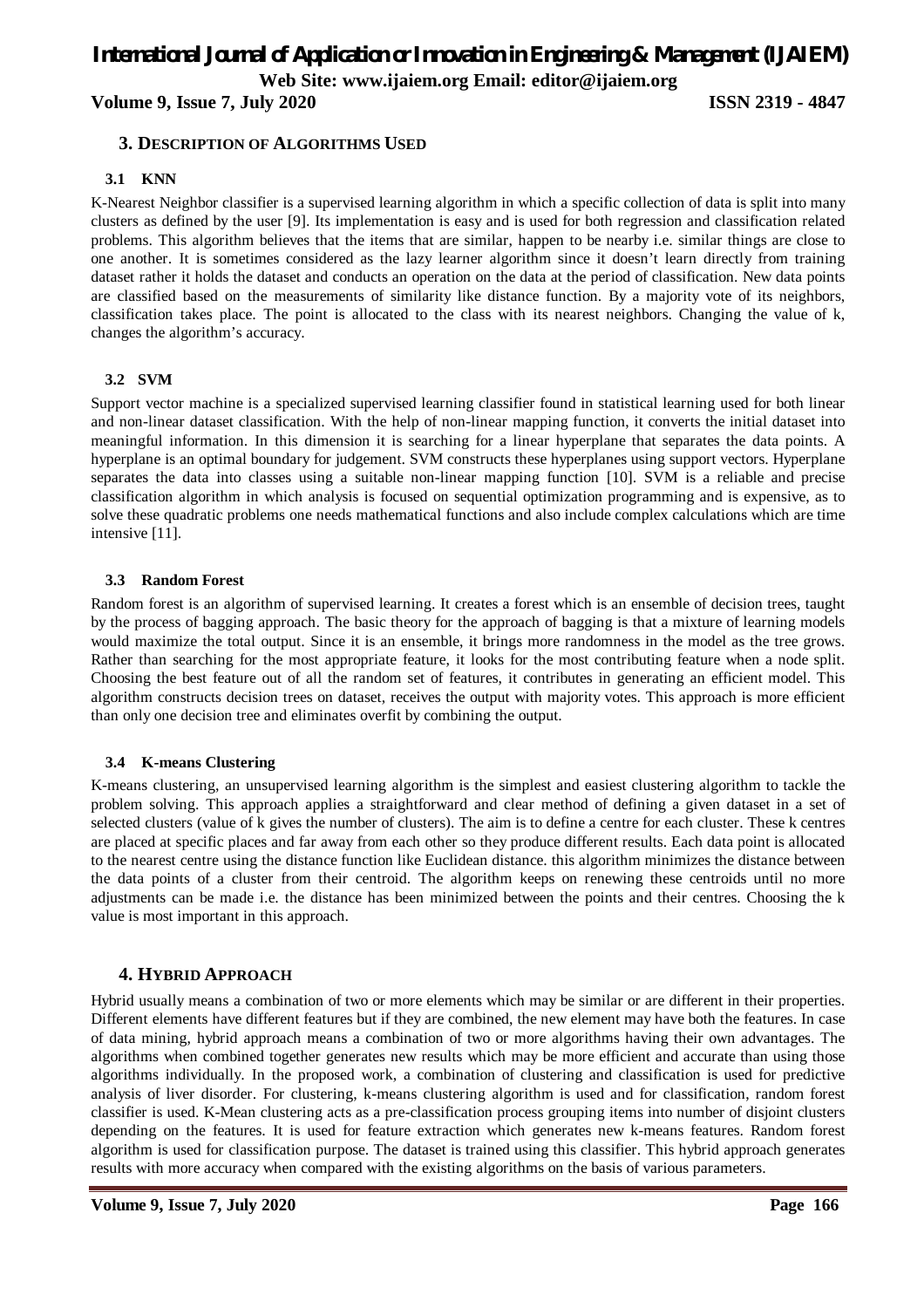### *International Journal of Application or Innovation in Engineering & Management (IJAIEM)* **Web Site: www.ijaiem.org Email: editor@ijaiem.org Volume 9, Issue 7, July 2020 ISSN 2319 - 4847**

## **5. METHODOLOGY**

The proposed work is implemented using python programming language in Jupyter Notebook. All the steps of implementation for the methodology are applied here. The dataset used for training the system is taken from the UCI repository of machine learning [12]. The Figure 1 shows the flowchart which contains the steps followed for the methodology of proposed work.



**Figure 1** Flowchart of Methodology

### **5.1 Data Description**

For this study, Indian Liver Patient Dataset is used downloaded from the UCI repository of machine learning for building the model. This dataset has 583 records of patients and 11 attributes. Out of this, 416 instances are of patients with liver disorder and 167 instances are of non- liver disorder. Description of the attributes is given in Table 1.

| Table 1: Attribute Description |                           |           |  |  |  |
|--------------------------------|---------------------------|-----------|--|--|--|
| Sr no.                         | <b>Attribute Name</b>     | Data Type |  |  |  |
| 1.                             | Age                       | Number    |  |  |  |
| 2.                             | Gender                    | Category  |  |  |  |
| 3.                             | Total_Bilirubin           | Number    |  |  |  |
| 4.                             | Direct_Bilirubin          | Number    |  |  |  |
| 5.                             | Alkaline_Phosphotase      | Number    |  |  |  |
| б.                             | Alamine Aminotransferase  | Number    |  |  |  |
| 7.                             | Aspartate_Aminotansferase | Number    |  |  |  |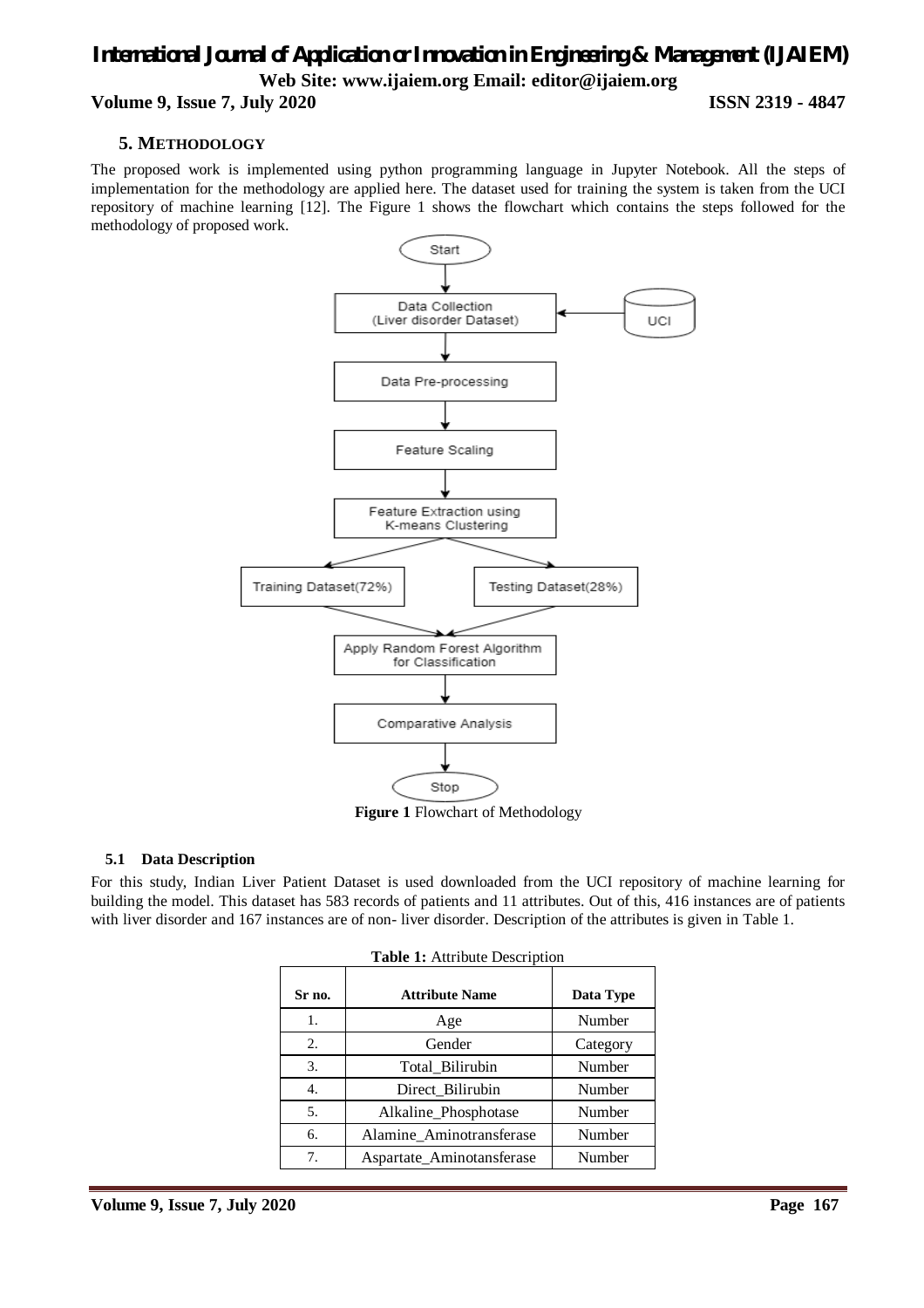### **Volume 9, Issue 7, July 2020 ISSN 2319 - 4847**

| 8.  | Total Proteins            | Number |
|-----|---------------------------|--------|
|     | Albumin                   | Number |
| 10. | Albumin and Globulin Rati | Number |
| 11  | Dataset                   | Number |

#### **5.2 Data Pre-processing**

Data pre-processing is an important step that makes the data ready to be used for training the model. The data is cleaned and pre-processed so that it can used for implementation. In this, data is analyzed to see if there are any missing values. The missing values are filled by the mean value of that column attribute. Also, the attribute with categorical values are converted into numerical values like gender for easy analysis.

### **5.3 Feature Scaling**

Feature scaling is important as it helps to normalize the set of variables or values in the data. The data contains raw values which vary widely and may not allow some algorithms to function properly. So, for this study standard scaler is used that brings the values of all features in a particular range.

#### **5.4 Feature Extraction**

In this proposed work, k-means clustering is used for feature extraction. This clustering approach generates new features and add it to the dataset. Using these k-means features makes the performance of the model better.

### **5.5 Training and Testing data**

The pre-processed dataset is divided into training (72%) and testing (28%) dataset. The training dataset is used to train the model and algorithms. The testing dataset is used to test the model about accurately and efficiently the results are generated.

#### **5.6 Comparative Analysis**

Comparative analysis is done to compare the performance of the proposed approach with the existing techniques. It proves that the proposed work is more accurate, efficient and can be used for predictive analysis. In this work, confusion matrix parameters are used for comparison. Confusion matrix is a table frequently used to interpret a model's performance applied on a dataset with known true values. A confusion matrix provides an analysis of the results obtained of a prediction over a classification issue. This matrix generates four values- TP (True Positive), FN (False Negative), TN (True Negative), FP (False Positive). Various parameters are derived from confusion matrix which are used for comparison. The parameters used in this study are as follows and are calculated for each technique:

| Accuracy – It measures the percentage to which the measured values are conforms to the actual true values. |     |  |  |  |
|------------------------------------------------------------------------------------------------------------|-----|--|--|--|
| $Accuracy = (TP+TN) / (TP+FP+TN+FN)$                                                                       | (1) |  |  |  |
| Precision – It calculates the percentage of relevant results obtained.                                     |     |  |  |  |
| Precision = $TP / (TP + FP)$                                                                               | (2) |  |  |  |

Recall – It calculates the percentage of total relevant values which are classified by the algorithm correctly.  $Recall = TP / (TP+FN)$  (3)

### **6. RESULTS AND DISCUSSIONS**

The operations and the methodology steps mentioned in previous section are performed using python language in Jupyter Notebook. Jupyter Notebook is a client server application platform. The results obtained in the proposed work are mentioned in this section.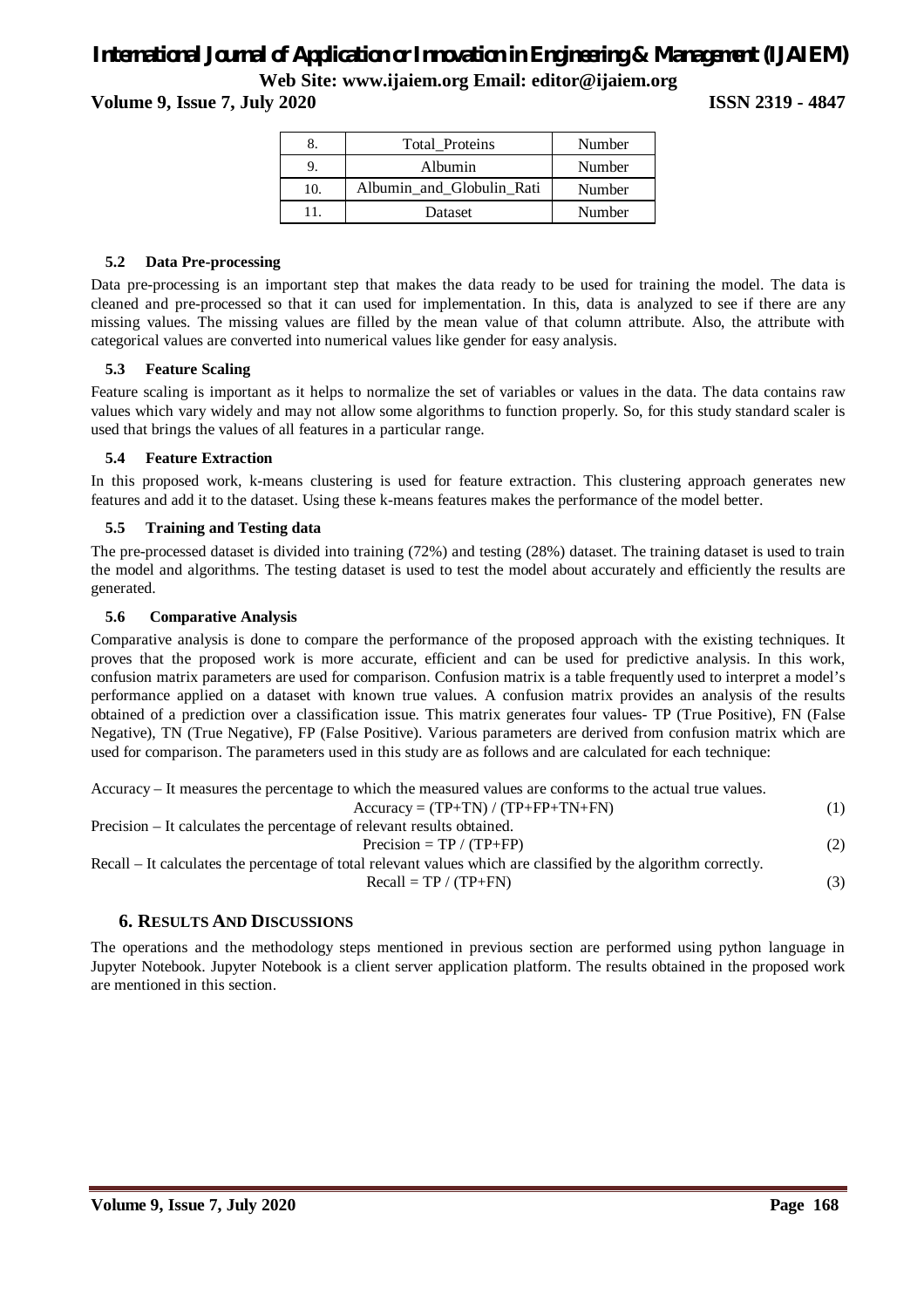**Volume 9, Issue 7, July 2020 ISSN 2319 - 4847**

```
<class 'pandas.core.frame.DataFrame'>
RangeIndex: 583 entries, 0 to 582
Data columns (total 12 columns):
Age
                               583 non-null int64
Total Bilirubin
                               583 non-null float64
Direct_Bilirubin
                               583 non-null float64
Alkaline Phosphotase
                               583 non-null int64
Alamine_Aminotransferase
                              583 non-null int64
Aspartate Aminotransferase
                              583 non-null int64
Total Protiens
                               583 non-null float64
Albumin
                               583 non-null float64
Albumin_and_Globulin_Ratio
                               583 non-null float64
Dataset
                               583 non-null int64
Gender_Female
                               583 non-null uint8
Gender_Male
                               583 non-null uint8
dtypes: float64(5), int64(5), uint8(2)
memory usage: 46.8 KB
```
**Figure 2** Pre-processed dataset

The Figure 2 shows that the dataset is cleaned and analyzed. Data pre-processing has been performed where missing values have been filled by the mean value of the attribute, categorical data values like gender is converted into numerical data values, feature scaling has been performed to normalize or standardize the dataset values.

Number of patients diagnosed with liver disease: 416



**Figure 3** Data Visualization

Figure 3 visualizes the dataset used for prediction of liver disorder. The dataset contains 416 records of patients with liver disorder and 167 records of patients without liver disorder.

| <b>Table 2: Results obtained</b>  |          |                  |        |          |  |  |  |
|-----------------------------------|----------|------------------|--------|----------|--|--|--|
| Parameters /<br><b>Algorithms</b> | Accuracy | <b>Precision</b> | Recall | F1-score |  |  |  |
| <b>KNN</b>                        | 72.05    | 80.98            | 83.78  | 82.35    |  |  |  |
| LR                                | 73.23    | 78.57            | 88     | 83.01    |  |  |  |
| <b>SVM</b>                        | 71.12    | 71.14            | 98.98  | 82.78    |  |  |  |
| <b>Random Forest</b>              | 92.06    | 95.18            | 94.21  | 94.70    |  |  |  |
| Hybrid Approach                   | 95       | 96.56            | 95.57  | 96.06    |  |  |  |

Table 2 shows the results of performance parameters such as accuracy, precision, recall and f1-score obtained for proposed hybrid approach and existing algorithms after implementation.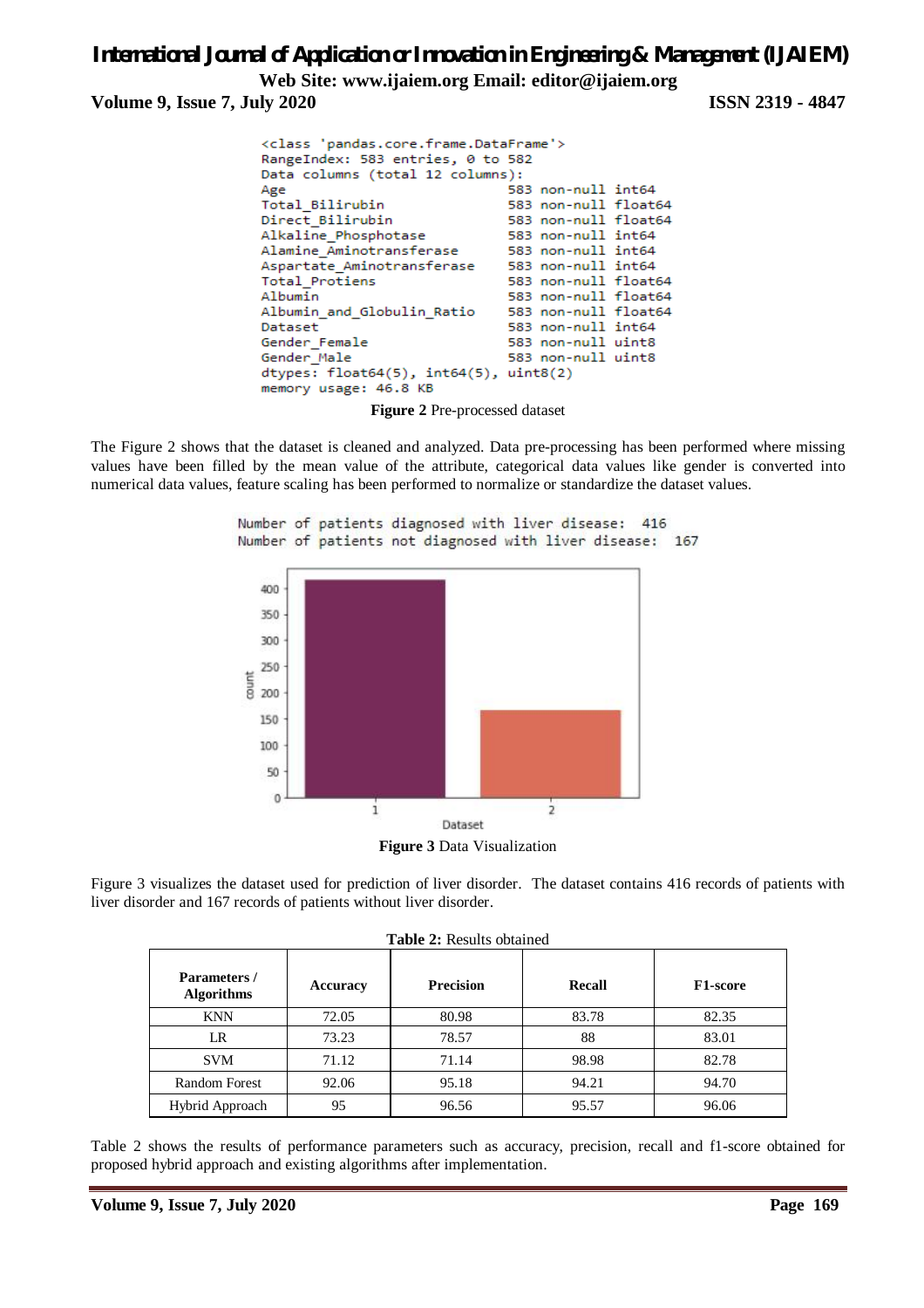### *International Journal of Application or Innovation in Engineering & Management (IJAIEM)* **Web Site: www.ijaiem.org Email: editor@ijaiem.org Volume 9, Issue 7, July 2020 ISSN 2319 - 4847**



**Figure 4** Comparison of algorithms in terms of Accuracy The Figure 4 shows the comparison of existing algorithms and proposed approach in terms of accuracy performance parameter. The accuracy value obtained of proposed hybrid approach is highest among other algorithms.



**Figure 5** Comparison of hybrid approach with other algorithms

The graph in Figure 5 shows that the values of parameters for hybrid approach are better than other algorithms. The performance analysis of the proposed work is better than the existing algorithms for predicting liver disorder.

### **7. CONCLUSION**

Data mining is the method by which one can study the raw data easily and draw out important patterns which can be useful for further implementations. It provides with various classification techniques which are useful for predicting liver disorder. In this study, we proposed a hybrid approach using clustering and classification to develop a model for prediction liver disorder and is more accurate and generates better results. This approach uses k-means clustering to obtain attributes from a large dataset and then applies the random forest for classification to generate a model for predictive analysis. The proposed approach shows better results when compared with existing algorithms which are KNN, LR etc. The study shows that hybrid approach obtained an accuracy of 95% on the same dataset for prediction of liver disorder which is higher than other algorithms.